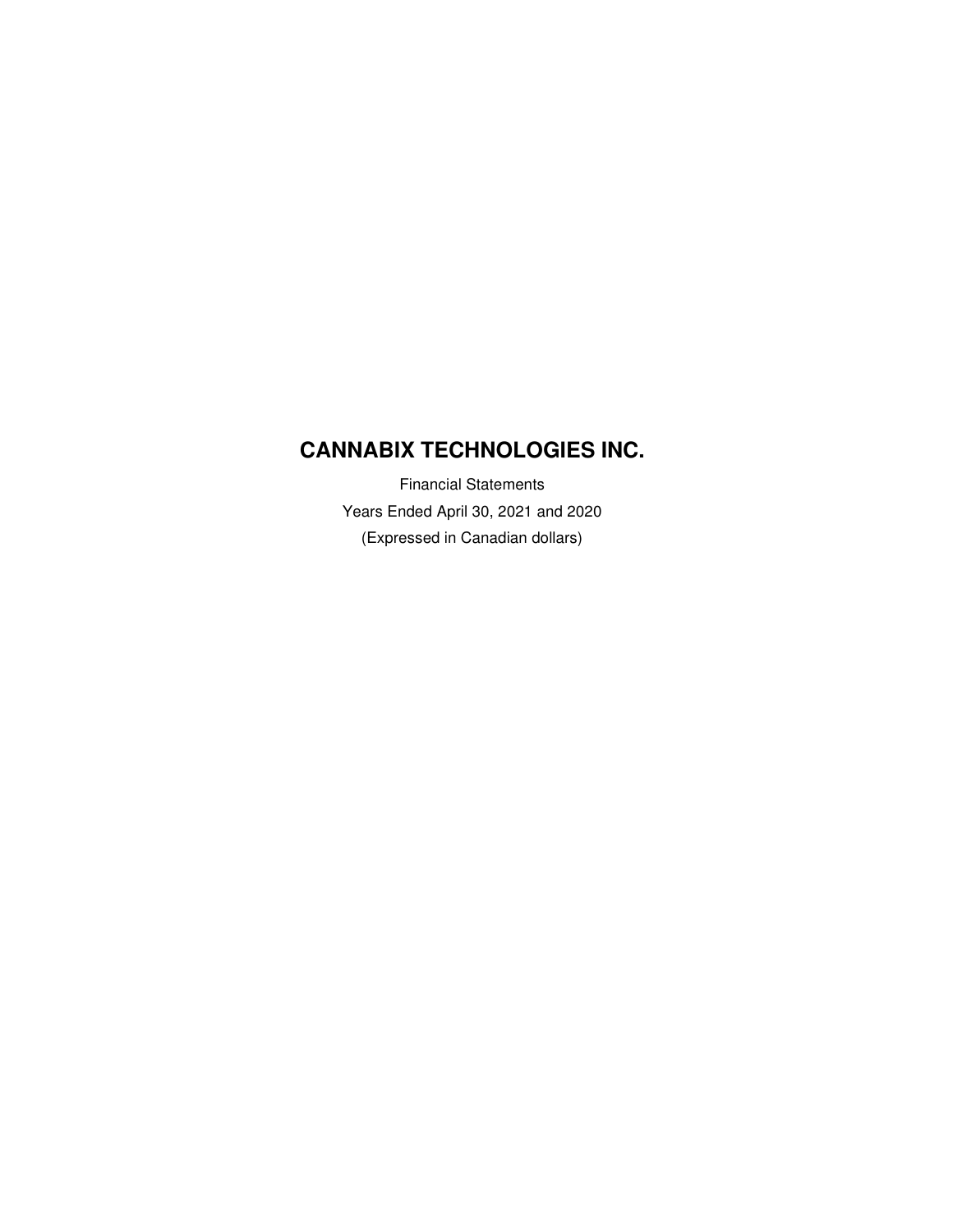

### **INDEPENDENT AUDITOR'S REPORT**

#### **To the Shareholders of Cannabix Technologies Inc.**

#### **Opinion**

We have audited the financial statements of Cannabix Technologies Inc. (the "Company"), which comprise the statements of financial position as at April 30, 2021 and 2020, and the statements of operations and comprehensive loss, changes in equity, and cash flows for the years then ended, and notes to the financial statements, including a summary of significant accounting policies.

In our opinion, the accompanying financial statements present fairly, in all material respects, the financial position of the Company as at April 30, 2021 and 2020, and its financial performance and its cash flows for the years then ended in accordance with International Financial Reporting Standards.

#### **Basis for Opinion**

We conducted our audits in accordance with Canadian generally accepted auditing standards. Our responsibilities under those standards are further described in the Auditor's Responsibilities for the Audit of the Financial Statements section of our report. We are independent of the Company in accordance with the ethical requirements that are relevant to our audit of the financial statements in Canada, and we have fulfilled our other ethical responsibilities in accordance with these requirements. We believe that the audit evidence we have obtained is sufficient and appropriate to provide a basis for our opinion.

#### **Other Information**

Management is responsible for the other information. The other information comprises the information included in the Management's Discussion and Analysis, but does not include the financial statements and our auditor's report thereon.

Our opinion on the financial statements does not cover the other information and we do not express any form of assurance conclusion thereon.

In connection with our audit of the financial statements, our responsibility is to read the other information, and in doing so, consider whether the other information is materially inconsistent with the financial statements or our knowledge obtained in the audit or otherwise appears to be materially misstated. If, based on the work we have performed, conclude that there is a material misstatement of this other information, we are required to report that fact. We have nothing to report in this regard.

#### **Responsibilities of Management and Those Charged with Governance for the Financial Statements**

Management is responsible for the preparation and fair presentation of the financial statements in accordance with International Financial Reporting Standards, and for such internal control as management determines is necessary to enable the preparation of financial statements that are free from material misstatement, whether due to fraud or error.

In preparing the financial statements, management is responsible for assessing the Company's ability to continue as a going concern, disclosing, as applicable, matters related to going concern and using the going concern basis of accounting unless management either intends to liquidate the Company or to cease operations, or has no realistic alternative but to do so.

Those charged with governance are responsible for overseeing the Company's financial reporting process.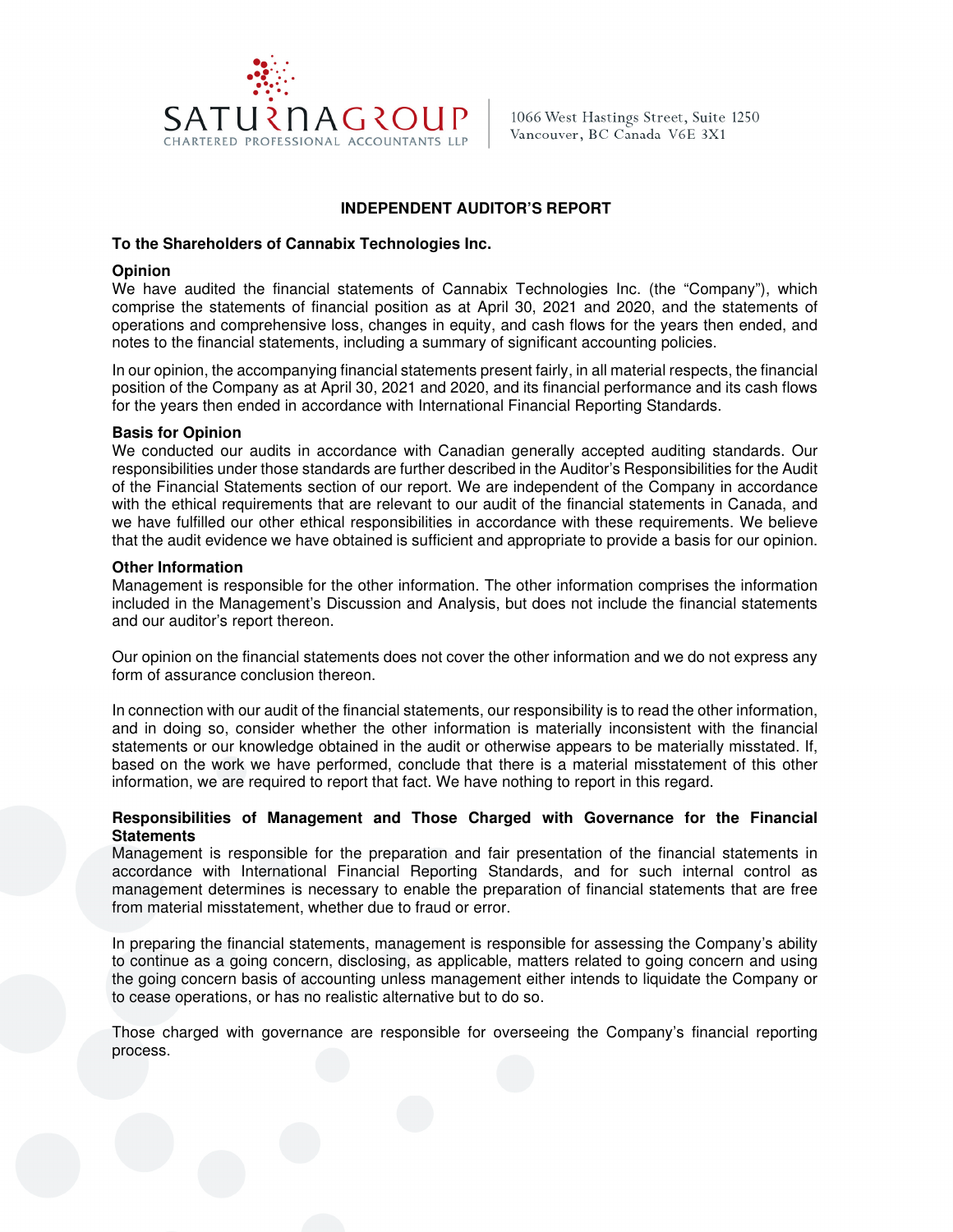### **Auditor's Responsibilities for the Audit of the Financial Statements**

Our objectives are to obtain reasonable assurance about whether the financial statements as a whole are free from material misstatement, whether due to fraud or error, and to issue an auditor's report that includes our opinion. Reasonable assurance is a high level of assurance, but is not a guarantee that an audit conducted in accordance with Canadian generally accepted auditing standards will always detect a material misstatement when it exists. Misstatements can arise from fraud or error and are considered material if, individually or in the aggregate, they could reasonably be expected to influence the economic decisions of users taken on the basis of these financial statements.

As part of an audit in accordance with Canadian generally accepted auditing standards, we exercise professional judgment and maintain professional skepticism throughout the audit. We also:

- Identify and assess the risks of material misstatement of the financial statements, whether due to fraud or error, design and perform audit procedures responsive to those risks, and obtain audit evidence that is sufficient and appropriate to provide a basis for our opinion. The risk of not detecting a material misstatement resulting from fraud is higher than for one resulting from error, as fraud may involve collusion, forgery, intentional omissions, misrepresentations, or the override of internal control.
- Obtain an understanding of internal control relevant to the audit in order to design audit procedures that are appropriate in the circumstances, but not for the purpose of expressing an opinion on the effectiveness of the Company's internal control.
- Evaluate the appropriateness of accounting policies used and the reasonableness of accounting estimates and related disclosures made by management.
- Conclude on the appropriateness of management's use of the going concern basis of accounting and, based on the audit evidence obtained, whether a material uncertainty exists related to events or conditions that may cast significant doubt on the Company's ability to continue as a going concern. If we conclude that a material uncertainty exists, we are required to draw attention in our auditor's report to the related disclosures in the financial statements or, if such disclosures are inadequate, to modify our opinion. Our conclusions are based on the audit evidence obtained up to the date of our auditor's report. However, future events or conditions may cause the Company to cease to continue as a going concern.
- Evaluate the overall presentation, structure and content of the financial statements, including the disclosures, and whether the financial statements represent the underlying transactions and events in a manner that achieves fair presentation.

We communicate with those charged with governance regarding, among other matters, the planned scope and timing of the audit and significant audit findings, including any significant deficiencies in internal control that we identify during our audit.

We also provide those charged with governance with a statement that we have complied with relevant ethical requirements regarding independence, and to communicate with them all relationships and other matters that may reasonably be thought to bear on our independence, and where applicable, related safeguards.

The engagement partner on the audit resulting in this independent auditor's report is Lonny Wong.

tuna Group LIP

Saturna Group Chartered Professional Accountants LLP

Vancouver, Canada

August 27, 2021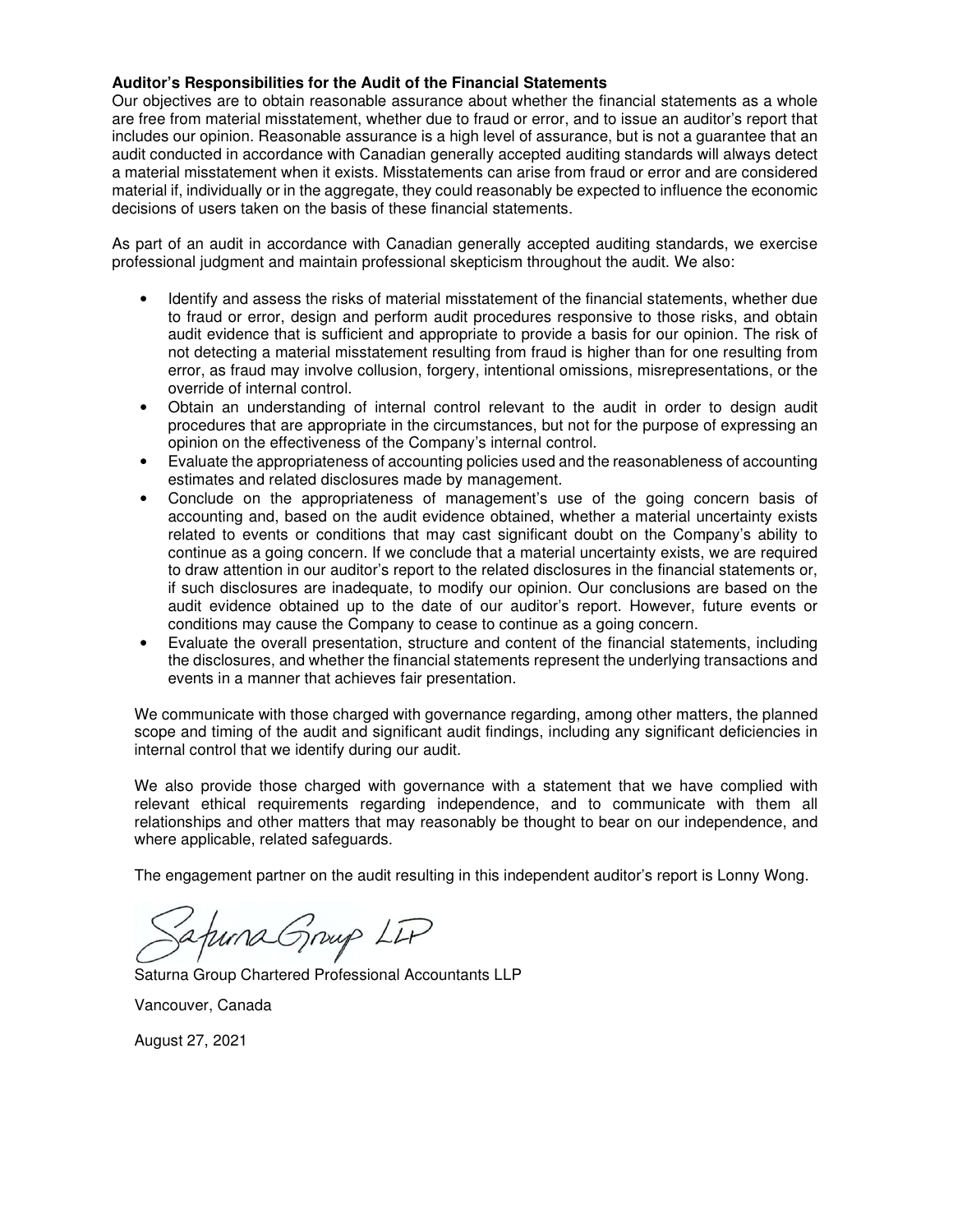Statements of Financial Position (Expressed in Canadian dollars)

|                                                                                                                    | April 30,                                 | April 30,                                            |
|--------------------------------------------------------------------------------------------------------------------|-------------------------------------------|------------------------------------------------------|
|                                                                                                                    | 2021<br>\$                                | 2020<br>\$                                           |
| Assets                                                                                                             |                                           |                                                      |
| <b>Current assets</b>                                                                                              |                                           |                                                      |
| Cash and cash equivalents<br>Amounts receivable<br>Prepaid expenses and deposits                                   | 10,095,077<br>14,026<br>10,007            | 8,437,100<br>96,535<br>36,760                        |
| Total current assets                                                                                               | 10,119,110                                | 8,570,395                                            |
| Non-current assets                                                                                                 |                                           |                                                      |
| Restricted cash<br>Equipment (Note 3)                                                                              | 46,000<br>216,314                         | 166,074                                              |
| Total non-current assets                                                                                           | 262,314                                   | 166,074                                              |
| Total assets                                                                                                       | 10,381,424                                | 8,736,469                                            |
| Liabilities                                                                                                        |                                           |                                                      |
| <b>Current liabilities</b>                                                                                         |                                           |                                                      |
| Accounts payable and accrued liabilities (Note 5)                                                                  | 80,775                                    | 92,224                                               |
| <b>Total liabilities</b>                                                                                           | 80,775                                    | 92,224                                               |
| Shareholders' equity                                                                                               |                                           |                                                      |
| Share capital (Note 6)<br>Share subscriptions receivable (Note 6)<br>Share-based payment reserve<br><b>Deficit</b> | 32,135,526<br>6,980,465<br>(28, 815, 342) | 22,018,456<br>(78, 750)<br>6,276,434<br>(19,571,895) |
| Total shareholders' equity                                                                                         | 10,300,649                                | 8,644,245                                            |
| Total liabilities and shareholders' equity                                                                         | 10,381,424                                | 8,736,469                                            |
|                                                                                                                    |                                           |                                                      |

Commitments (Note 4 and 11) Subsequent event (Note 13)

Approved and authorized for issuance on behalf of the Board of Directors on August 27, 2021:

/s/ Ravinder Mlait /s/ Bryan Loree

Ravinder Mlait, Director **Bryan Loree**, Director **Bryan Loree**, Director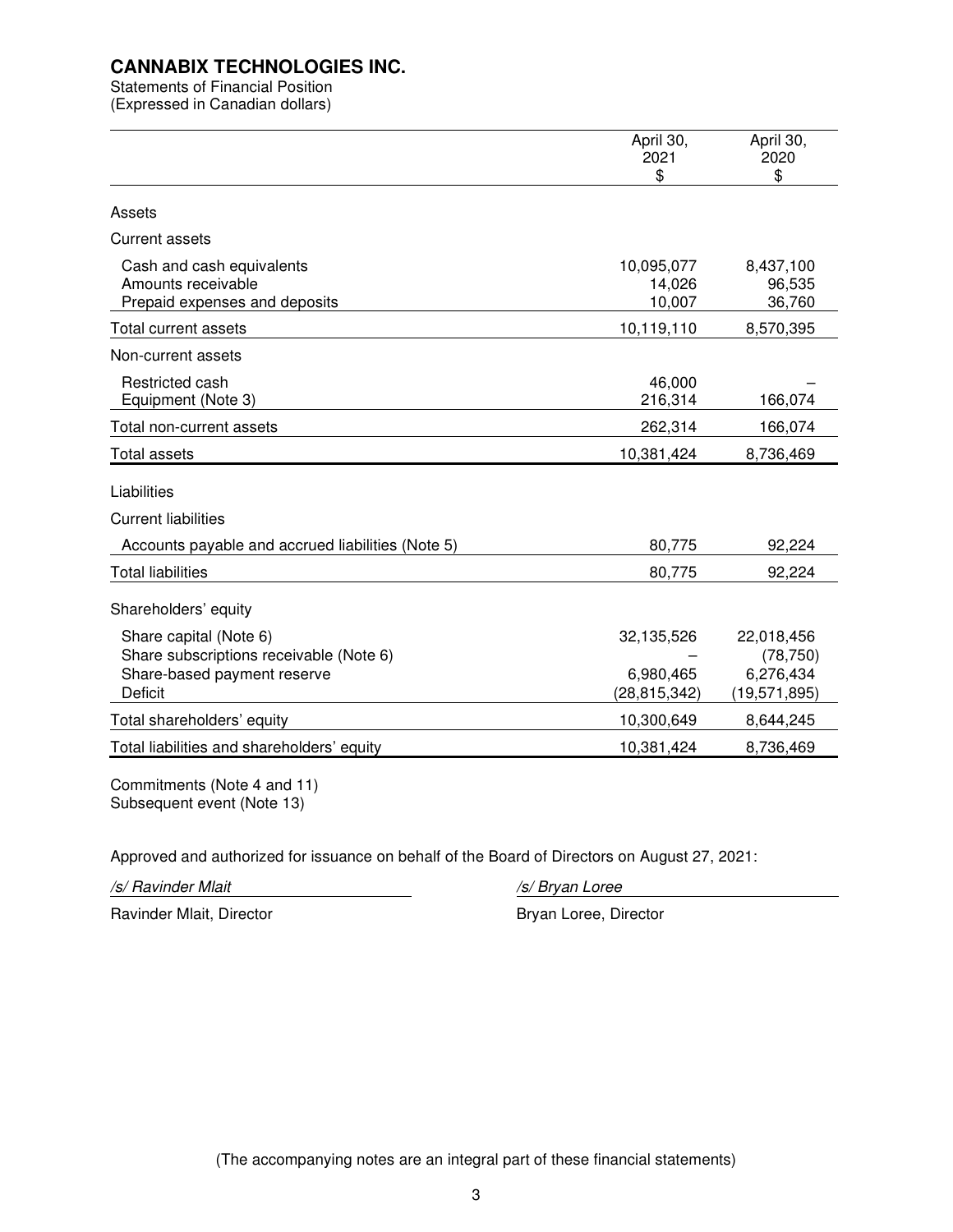# Statements of Operations and Comprehensive Loss

(Expressed in Canadian dollars)

|                                                                                                                                                                                                                                                                                    | Year ended<br>April 30,<br>2021                                                                           | Year ended<br>April 30,<br>2020                                                                          |
|------------------------------------------------------------------------------------------------------------------------------------------------------------------------------------------------------------------------------------------------------------------------------------|-----------------------------------------------------------------------------------------------------------|----------------------------------------------------------------------------------------------------------|
|                                                                                                                                                                                                                                                                                    | \$                                                                                                        | \$                                                                                                       |
| Expenses                                                                                                                                                                                                                                                                           |                                                                                                           |                                                                                                          |
| Consulting fees (Note 5)<br>Depreciation<br>Investor relations<br>License fee (Note 6(a))<br>Office and miscellaneous<br>Professional fees<br>Rent<br>Research and development (Note 5)<br>Share-based payments (Notes 5 and 8)<br>Transfer agent and filing fees<br><b>Travel</b> | 450,000<br>25,571<br>106,434<br>6,600,000<br>41,101<br>57,767<br>45,391<br>1,103,993<br>809,851<br>69,865 | 451,500<br>21,408<br>123,777<br>37,463<br>38,556<br>36,274<br>1,185,421<br>1,212,115<br>41,850<br>33,710 |
| Total expenses                                                                                                                                                                                                                                                                     | 9,309,973                                                                                                 | 3,182,074                                                                                                |
| Loss before other income (expense)                                                                                                                                                                                                                                                 | (9,309,973)                                                                                               | (3, 182, 074)                                                                                            |
| Other income (expense)                                                                                                                                                                                                                                                             |                                                                                                           |                                                                                                          |
| Interest income<br>Write-down of deferred costs (Note 4)                                                                                                                                                                                                                           | 66,526                                                                                                    | 104,452<br>(3,893,163)                                                                                   |
| Total other income (expense)                                                                                                                                                                                                                                                       | 66,526                                                                                                    | (3,788,711)                                                                                              |
| Net loss and comprehensive loss for the year                                                                                                                                                                                                                                       | (9, 243, 447)                                                                                             | (6,970,785)                                                                                              |
| Net loss per share, basic and diluted                                                                                                                                                                                                                                              | (0.09)                                                                                                    | (0.07)                                                                                                   |
| Weighted average number of shares outstanding                                                                                                                                                                                                                                      | 107,137,394                                                                                               | 104,598,148                                                                                              |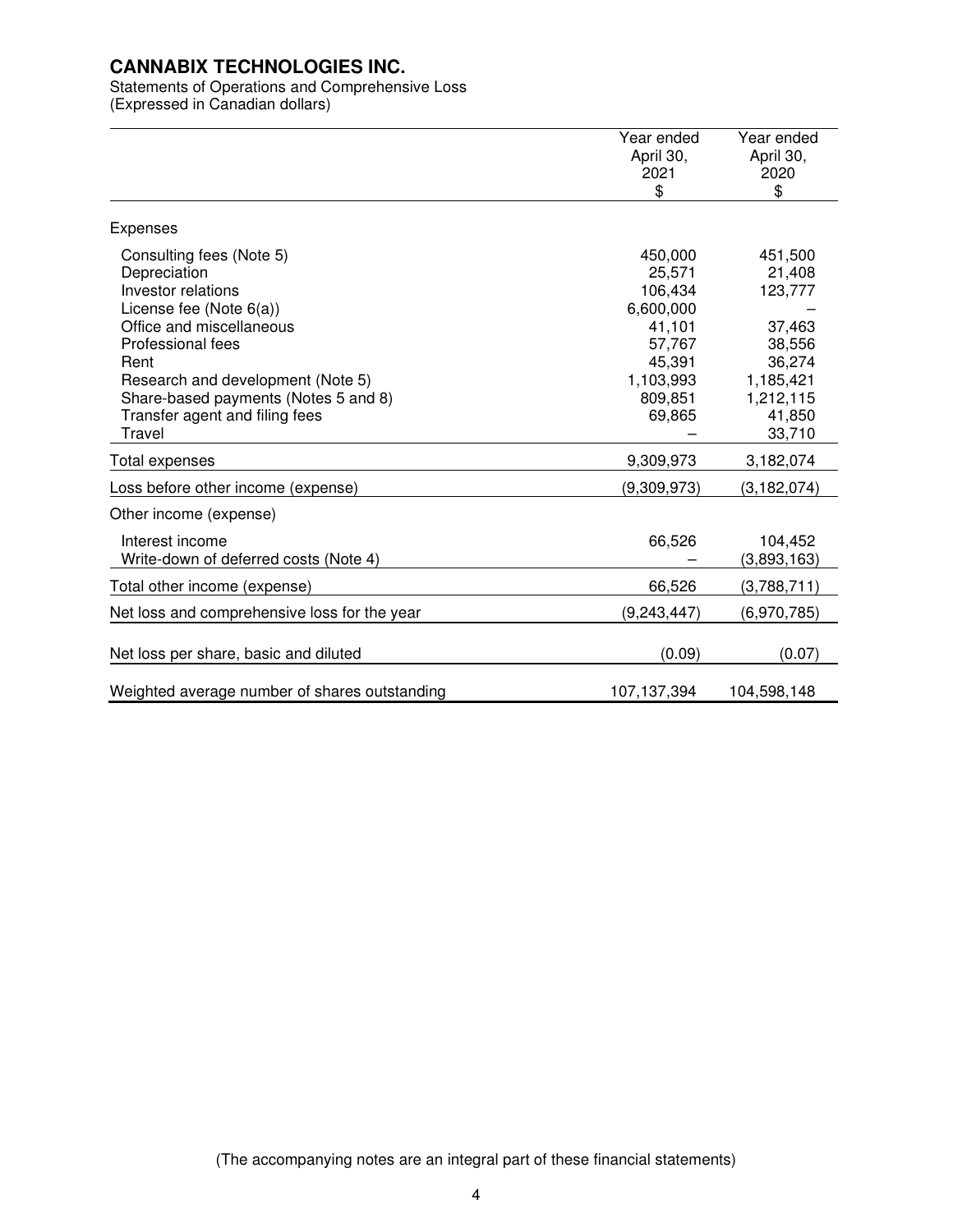Statements of Changes in Equity (Expressed in Canadian dollars)

|                                                                |                                      |              | Share                             | Share-based              |                | Total                        |
|----------------------------------------------------------------|--------------------------------------|--------------|-----------------------------------|--------------------------|----------------|------------------------------|
|                                                                | Share capital<br>Number of<br>shares | Amount<br>\$ | subscriptions<br>receivable<br>\$ | payment<br>reserve<br>\$ | Deficit<br>\$  | shareholders'<br>equity<br>Ъ |
| Balance, April 30, 2019                                        | 104,024,104                          | 21,816,346   |                                   | 5,128,929                | (12,601,110)   | 14,344,165                   |
| Shares issued pursuant to stock options<br>exercised           | 1,100,000                            | 202,110      | (78, 750)                         | (64, 610)                |                | 58,750                       |
| Fair value of stock options granted                            |                                      |              |                                   | 1,212,115                |                | 1,212,115                    |
| Net loss for the year                                          |                                      |              |                                   |                          | (6,970,785)    | (6,970,785)                  |
| Balance, April 30, 2020                                        | 105,124,104                          | 22,018,456   | (78, 750)                         | 6,276,434                | (19,571,895)   | 8,644,245                    |
| Shares issued pursuant to license<br>agreement                 | 5,000,000                            | 6,600,000    |                                   |                          |                | 6,600,000                    |
| Shares issued pursuant to share purchase<br>warrants exercised | 2,000,000                            | 3,200,000    |                                   |                          |                | 3,200,000                    |
| Shares issued pursuant to stock options<br>exercised           | 255,000                              | 317,070      |                                   | (105, 820)               |                | 211,250                      |
| Share subscriptions received                                   |                                      |              | 78,750                            |                          |                | 78,750                       |
| Fair value of stock options granted                            |                                      |              |                                   | 809,851                  |                | 809,851                      |
| Net loss for the year                                          |                                      |              |                                   |                          | (9, 243, 447)  | (9, 243, 447)                |
| Balance, April 30, 2021                                        | 112,379,104                          | 32,135,526   |                                   | 6,980,465                | (28, 815, 342) | 10,300,649                   |

(The accompanying notes are an integral part of these financial statements)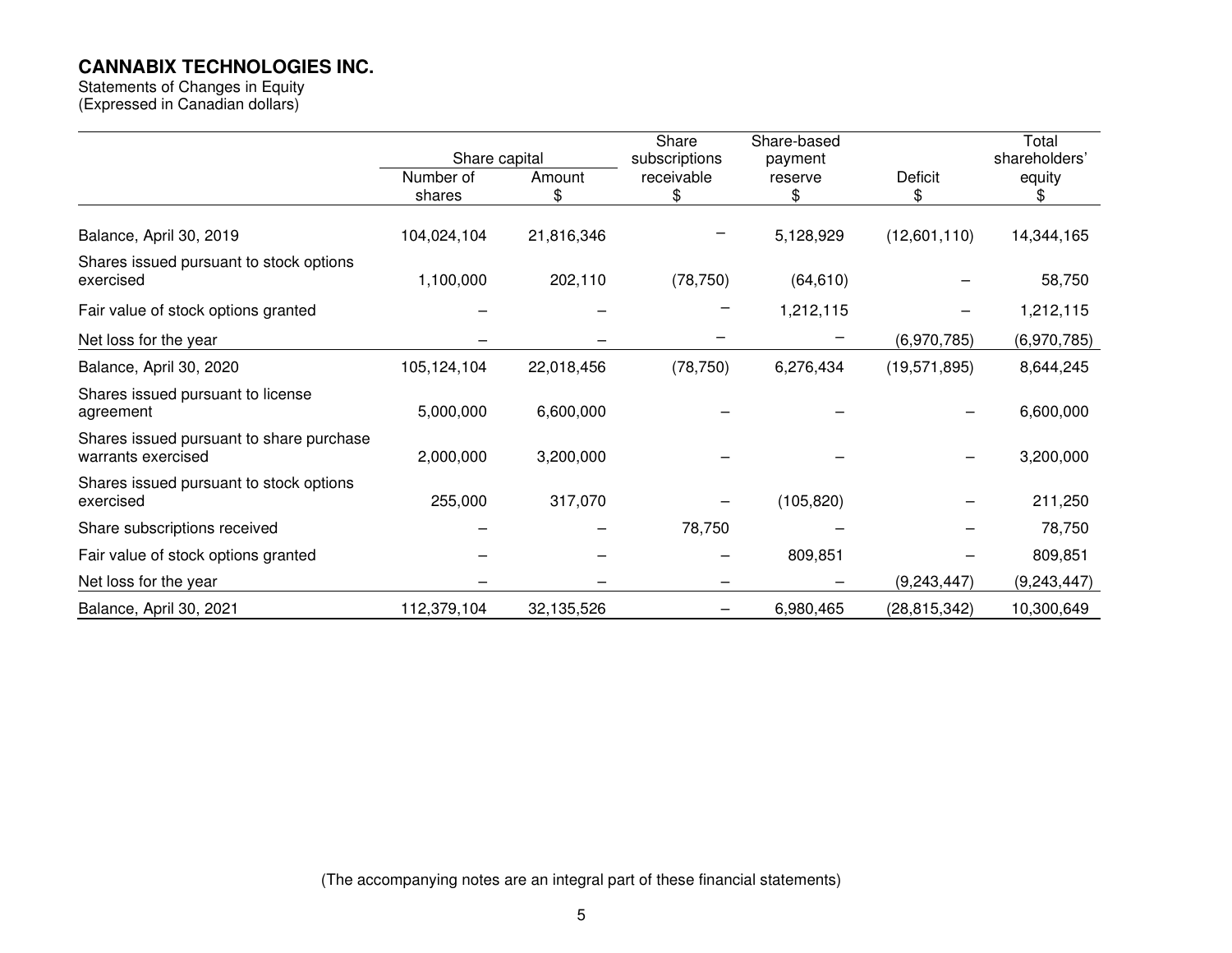Statements of Cash Flows (Expressed in Canadian dollars)

|                                                                                                                                                   | Year ended<br>April 30,<br>2021<br>\$ | Year ended<br>April 30,<br>2020<br>\$ |
|---------------------------------------------------------------------------------------------------------------------------------------------------|---------------------------------------|---------------------------------------|
| Operating activities                                                                                                                              |                                       |                                       |
| Net loss for the year                                                                                                                             | (9, 243, 447)                         | (6,970,785)                           |
| Items not involving cash:<br>Depreciation<br>Share-based payments<br>Shares issued pursuant to license agreement<br>Write-down of deferred costs  | 25,571<br>809,851<br>6,600,000        | 21,408<br>1,212,115<br>3,893,163      |
| Changes in non-cash operating working capital:<br>Amounts receivable<br>Prepaid expenses and deposits<br>Accounts payable and accrued liabilities | 82,509<br>26,753<br>(11, 449)         | 97,639<br>(26, 753)<br>(121, 143)     |
| Net cash used in operating activities                                                                                                             | (1,710,212)                           | (1,894,356)                           |
| Investing activities                                                                                                                              |                                       |                                       |
| Purchase of equipment<br><b>Restricted cash</b>                                                                                                   | (75, 811)<br>(46,000)                 |                                       |
| Net cash used in investing activities                                                                                                             | (121, 811)                            |                                       |
| Financing activities                                                                                                                              |                                       |                                       |
| Proceeds from issuance of shares                                                                                                                  | 3,490,000                             | 58,750                                |
| Net cash provided by financing activities                                                                                                         | 3,490,000                             | 58,750                                |
| Change in cash and cash equivalents                                                                                                               | 1,657,977                             | (1,835,606)                           |
| Cash and cash equivalents, beginning of year                                                                                                      | 8,437,100                             | 10,272,706                            |
| Cash and cash equivalents, end of year                                                                                                            | 10,095,077                            | 8,437,100                             |
| Cash and cash equivalents are comprised of:<br>Cash held in bank<br>Cashable guaranteed investment certificates                                   | 9,595,077<br>500,000                  | 1,391,100<br>7,046,000                |
| Total cash and cash equivalents                                                                                                                   | 10,095,077                            | 8,437,100                             |
| Non-cash investing and financing activities:<br>Fair value of stock options transferred to share capital upon exercise                            | 105,820                               | 64,610                                |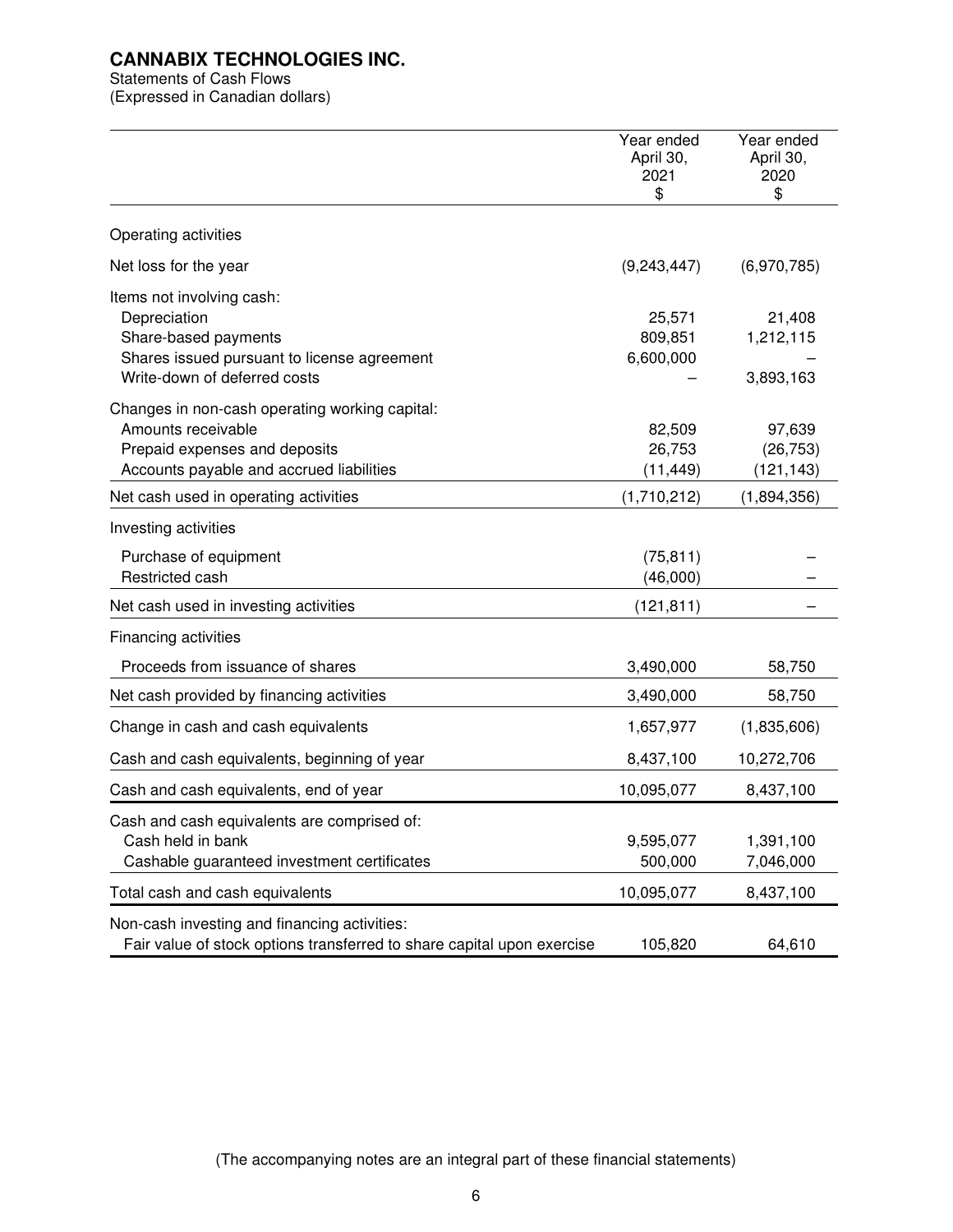Notes to the Financial Statements Years Ended April 30, 2021 and 2020 (Expressed in Canadian dollars)

### **1. Nature of Operations and Continuance of Business**

Cannabix Technologies Inc. (the "Company") is a public company listed on the Canadian Securities Exchange ("CSE") and trades under the symbol 'BLO'. The Company was incorporated on April 5, 2011 under the BC Business Corporations Act as West Point Resources Inc. and on August 12, 2014, the name of the Company was changed to Cannabix Technologies Inc. The Company's corporate office and principal place of business is located at 501 – 3292 Production Way, Burnaby, BC.

The Company's primary business is the development of the Cannabix marijuana breathalyzer, which was acquired under license. Refer to Note 4.

On March 11, 2020, the World Health Organization declared COVID-19 a global pandemic. This contagious disease outbreak and any related adverse public health developments, has adversely affected workforces, economies, and financial markets globally, leading to an economic downturn. The impact on the Company has not been significant, but management continues to monitor the situation.

### **2. Significant Accounting Policies**

(a) Statement of Compliance and Basis of Presentation

The accompanying financial statements have been prepared in accordance with International Financial Reporting Standards ("IFRS"), as issued by the International Accounting Standards Board ("IASB") on a going concern basis.

These financial statements have been prepared on a historical cost basis except for certain financial instruments which are measured at fair value as explained in Note 2(i). The financial statements are presented in Canadian dollars, which is the Company's functional currency.

(b) Use of Estimates and Judgments

The preparation of these financial statements in conformity with IFRS requires the Company's management to make judgments, estimates, and assumptions that affect the application of accounting policies and reported amounts of assets, liabilities, revenues, and expenses. Actual results may differ from these estimates.

Estimates and underlying assumptions are reviewed on an ongoing basis. Revisions to accounting estimates are recognized in the period in which the estimate is revised and in any future periods affected.

Significant areas requiring the use of estimates include the useful life and recoverability of equipment, recoverability of deferred costs, fair value of share-based payments, and unrecognized deferred income tax assets.

(c) Cash and Cash Equivalents

 The Company considers all highly liquid instruments with a maturity of three months or less at the time of issuance, are readily convertible to known amounts of cash, and which are subject to insignificant risk of changes in value to be cash equivalents.

(d) Property and Equipment

Property and equipment is stated at cost less accumulated depreciation and accumulated impairment losses. Cost includes expenditures that are directly attributable to the acquisition of the asset. Subsequent costs are included in the asset's carrying amount or recognized as a separate asset, as appropriate, only when it is probably that future economic benefits associated with the item will flow to the Company and the cost can be measured reliably. The carrying amount of a replaced asset is derecognized when replaced. Repairs and maintenance costs are charged to the statement of operations during the period in which they are incurred.

Depreciation of property and equipment is provided using the straight-line method at the following rates approximating their estimated useful lives:

Equipment 10 years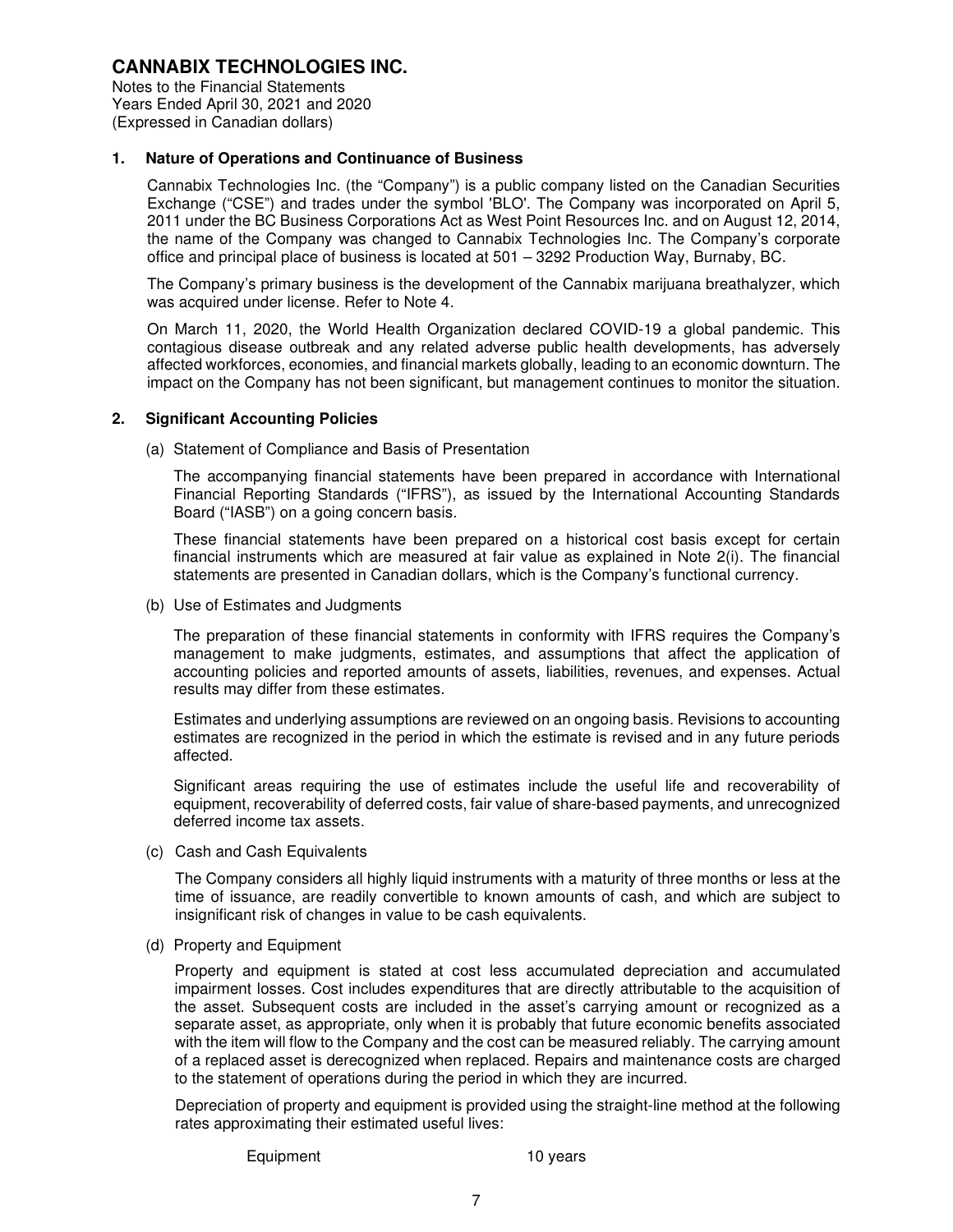Notes to the Financial Statements Years Ended April 30, 2021 and 2020 (Expressed in Canadian dollars)

### **2. Significant Accounting Policies** (continued)

(e) Impairment of Non-Financial Assets

At each reporting date, the Company assesses whether there are indicators of impairment for its non-financial assets. If indicators exist, the Company determines if the recoverable amount of the asset or CGU is greater than its carrying amount. A CGU is defined as the smallest identifiable group of assets that generates cash inflows that are largely independent of the cash inflows of other assets or groups of assets. The Company has used geographical proximity, geological similarities, analysis of shared infrastructure, commodity type, assessment of exposure to market risks and materiality to define its CGUs.

If the carrying amount exceeds the recoverable amount, the asset or CGU is recorded at its recoverable amount with the reduction recognized in the statement of operations. The recoverable amount is the greater of the value in use or fair value less costs to sell. Fair value is the amount the asset could be sold for in an arm's length transaction. The value in use is the present value of the estimated future cash flows of the asset from its continued use. The fair value less costs to sell considers the continued development of a property and market transactions in a valuation model.

Impairments are reversed in subsequent periods when there has been an increase in the recoverable amount of a previously impaired asset or CGU and these reversals are recognized in the statement of operations. The recovery is limited to the original carrying amount less depreciation, if any, that would have been recorded had the asset not been impaired.

(f) Research and Development Costs

 Research costs are charged to operations as incurred. Research costs consist primarily of consulting expenses and parts related to the design, testing, and manufacture of the Cannabix marijuana breathalyzer. Development activities involve a plan or design for the production of new or substantially improved products and processes. Development expenditures are capitalized only if development costs can be measured reliably, the product is technically and commercially feasible, future economic benefits are probable, and the Company intends to or has sufficient resources to complete development and to use or sell the asset. The expenditure capitalized includes the cost of materials, direct labour and overhead costs that are directly attributable to preparing the asset for its intended use, and borrowing costs on qualifying assets. Other development expenditure is recognized in the statement of operations as incurred.

(g) Financial Instruments

Financial assets and financial liabilities are recognized when the Company becomes a party to the contractual provisions of the respective instrument.

Financial assets and financial liabilities are initially measured at fair value. Transaction costs that are directly attributable to the acquisition or issue of financial assets and financial liabilities (other than financial assets and financial liabilities at fair value through profit or loss) are included in the initial carrying value of the related instrument and are amortized using the effective interest method. Transaction costs directly attributable to the acquisition of financial assets or financial liabilities at fair value through profit or loss are recognized immediately in the statement of operations.

Fair value estimates are made at the statement of financial position date based on relevant market information and information about the financial instrument. All financial instruments are classified into either: fair value through profit or loss ("FVTPL") or amortized cost.

The Company has made the following classifications:

| Cash and cash equivalents                | Amortized cost |
|------------------------------------------|----------------|
| Restricted cash                          | Amortized cost |
| Amounts receivable                       | Amortized cost |
| Accounts payable and accrued liabilities | Amortized cost |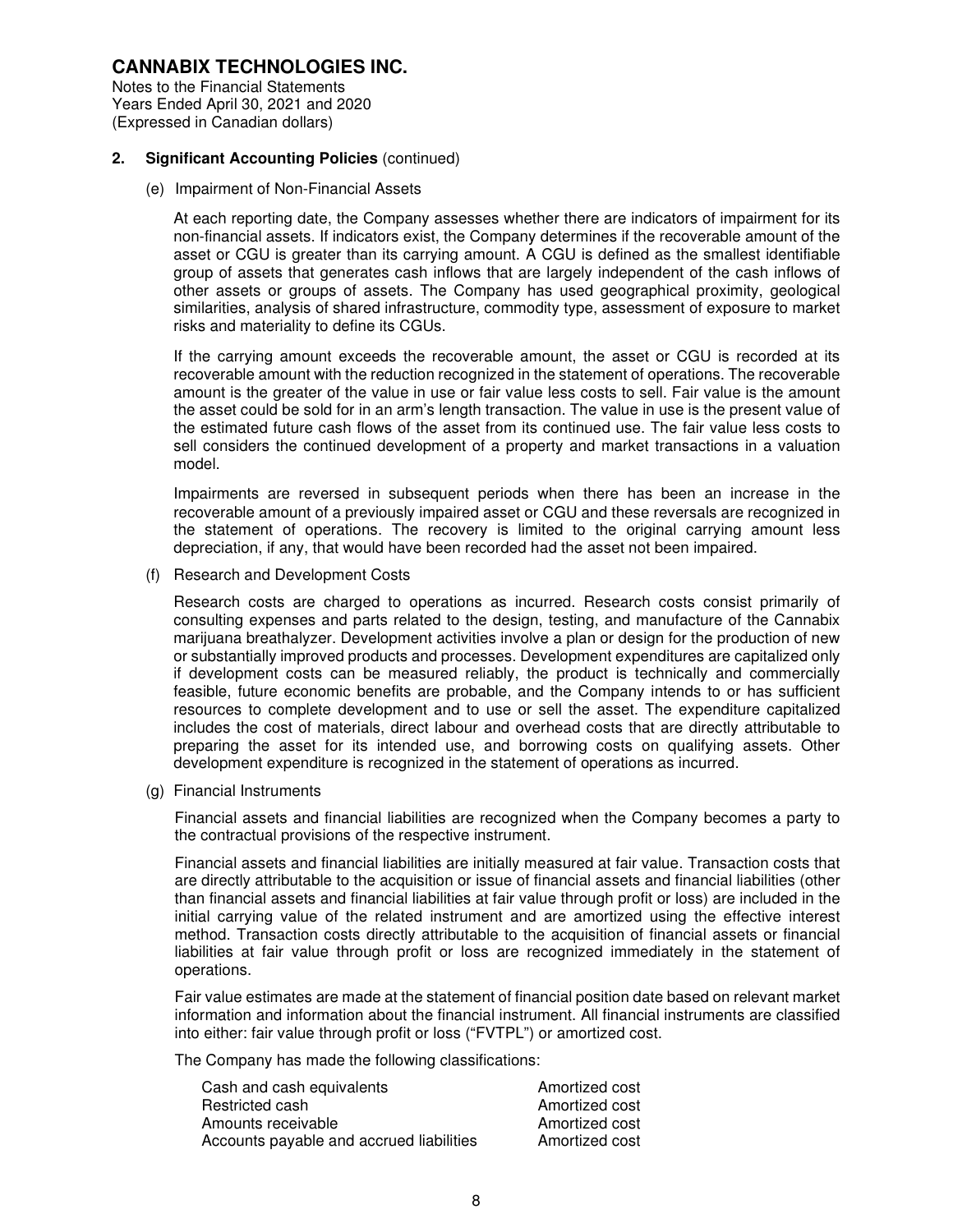Notes to the Financial Statements Years Ended April 30, 2021 and 2020 (Expressed in Canadian dollars)

### **2. Significant Accounting Policies** (continued)

(g) Financial Instruments (continued)

### Financial Assets

The classification of financial assets depends on the nature and purpose of the financial assets and is determined at the time of initial recognition.

### Financial assets at FVTPL

Financial assets are classified as FVTPL when the financial asset is either held for trading or it is designated as FVTPL. A financial asset is classified as held for trading if:

- it has been acquired principally for the purpose of selling it in the near term; or
- on initial recognition it is part of a portfolio of identified financial instruments that the Company manages together and has a recent actual pattern of short-term profit-taking; or
- it is a derivative that is not designated and effective as a hedging instrument.

#### Financial assets at amortized cost

Financial assets at amortized cost are non-derivative financial assets which are held within a business model whose objective is to hold assets to collect contractual cash flows and its contractual terms give rise on specified dates to cash flows that are solely payments of principal and interest on the principal amount outstanding. A financial asset (unless it is a trade receivable without a significant financing component that is initially measured at the transaction price) is initially measured at fair value plus, for an item not at FVTPL, transaction costs that are directly attributable to its acquisition. Subsequent to initial recognition, financial assets are measured at amortized cost using the effective interest method, less any impairment.

#### Impairment of financial assets

Financial assets, other than those classified as FVTPL, are assessed for indicators of impairment at the end of each reporting period. Financial assets are considered to be impaired when there is objective evidence that, as a result of one or more events that occurred after the initial recognition of the financial asset, the estimated future cash flows of the investment have been decreased.

The carrying amount of the financial asset is reduced by the impairment loss directly for all financial assets with the exception of trade receivables, where the carrying amount is reduced through the use of an allowance account.

When a trade receivable is considered uncollectible, it is written off against the allowance account. Subsequent recoveries of amounts previously written off are offset against the allowance account. Changes in the carrying amount of the allowance account are recognized in the statement of operations. Loss allowances are based on the lifetime ECL's that result from all possible default events over the expected life of the trade receivable, using the simplified approach.

For financial assets measured at amortized cost, if, in a subsequent period, the amount of the impairment loss decreases and the decrease can be related objectively to an event occurring after the impairment was recognized, the previously recognized impairment loss is reversed through the statement of operations to the extent that the carrying amount of the investment at the date the impairment is reversed does not exceed what the amortized cost would have been had the impairment not been recognized.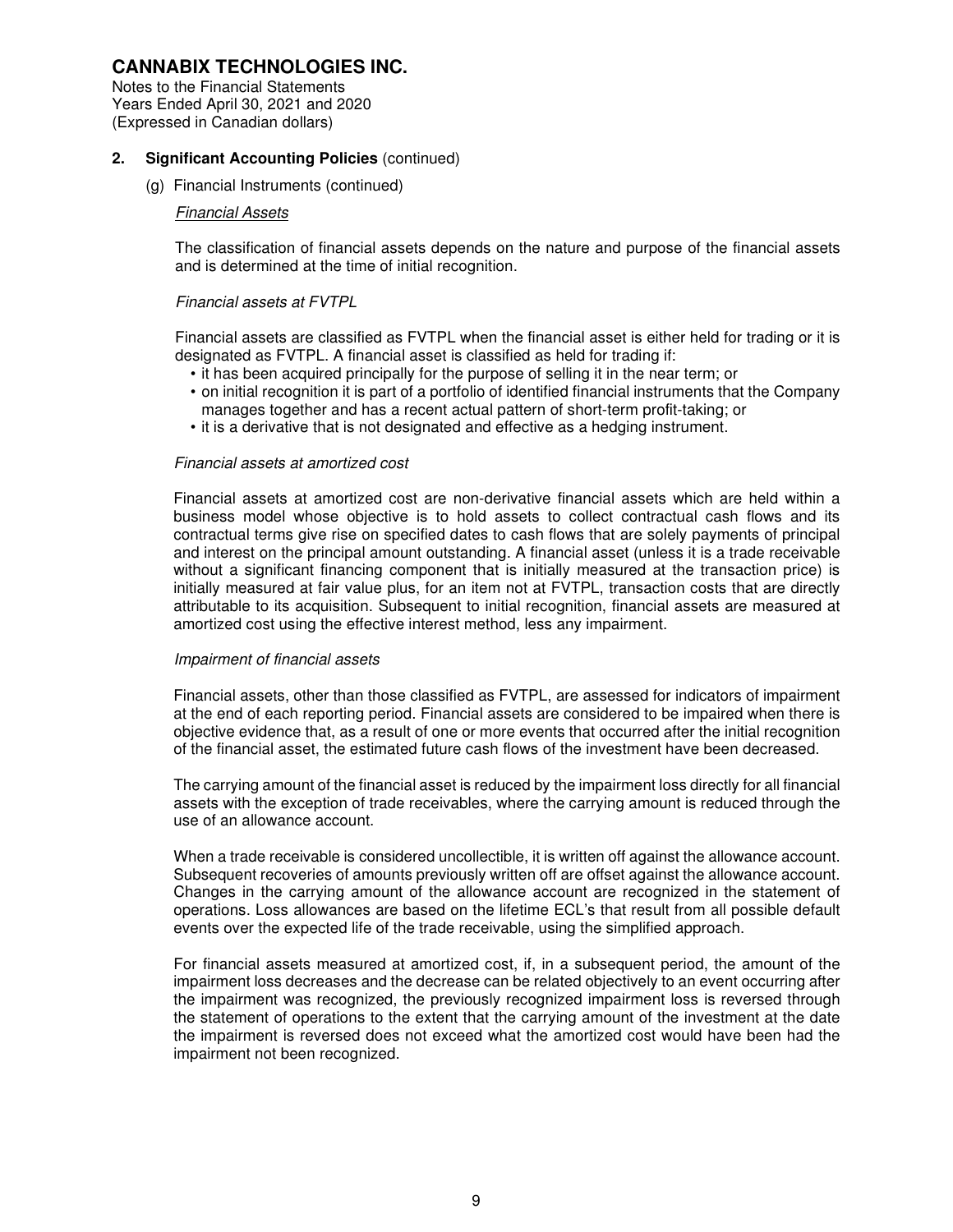Notes to the Financial Statements Years Ended April 30, 2021 and 2020 (Expressed in Canadian dollars)

### **2. Significant Accounting Policies** (continued)

(g) Financial Instruments (continued)

Financial Liabilities and Equity Instruments

### Classification as debt or equity

Debt and equity instruments issued by the Company are classified as either financial liabilities or as equity in accordance with the substance of the contractual arrangements and the definitions of a financial liability and an equity instrument.

### Equity instruments

An equity instrument is any contract that evidences a residual interest in the assets of an entity after deducting all of its liabilities. Equity instruments issued by the Company are recognized as the proceeds received, net of direct issuance costs.

### Other financial liabilities

Other financial liabilities (including loans and borrowings and trade payables and other liabilities) are initially measured at fair value, net of transaction costs. Subsequently, other financial liabilities are measured at amortized cost using the effective interest method.

The effective interest method is a method of calculating the amortized cost of a financial liability and of allocating interest expense over the relevant period. The effective interest rate is the rate that exactly discounts estimated future cash payments (including all fees and points paid or received that form an integral part of the effective interest rate, transaction costs and other premiums or discounts) through the expected life of the financial liability, or (where appropriate) a shorter period, to the net carrying amount on initial recognition.

(h) Foreign Currency Translation

The functional and reporting currency is the Canadian dollar. Transactions denominated in foreign currencies are translated using the exchange rate in effect on the transaction date or at an average rate. Monetary assets and liabilities denominated in foreign currencies are translated at the rate of exchange in effect at the statement of financial position date. Non-monetary items are translated using the historical rate on the date of the transaction. Revenue and expenses are translated at average rates for the periods. Foreign exchange gains and losses are included in the statement of operations.

(i) Provisions

Provisions for legal claims and obligations are recognized when the Company has a present legal or constructive obligation as a result of past events, it is probable that an outflow of resources will be required to settle the obligation, and the amount can be reliably estimated.

(j) Income Taxes

#### Current income tax

Current income tax assets and liabilities for the current period are measured at the amount expected to be recovered from or paid to the taxation authorities. The tax rates and tax laws used to compute the amount are those that are enacted or substantively enacted, at the reporting date. Current income tax relating to items recognized directly in other comprehensive income or equity is recognized in other comprehensive income or equity and not in the statement of operations. Management periodically evaluates positions taken in the tax returns with respect to situations in which applicable tax regulations are subject to interpretation and establishes provisions where appropriate.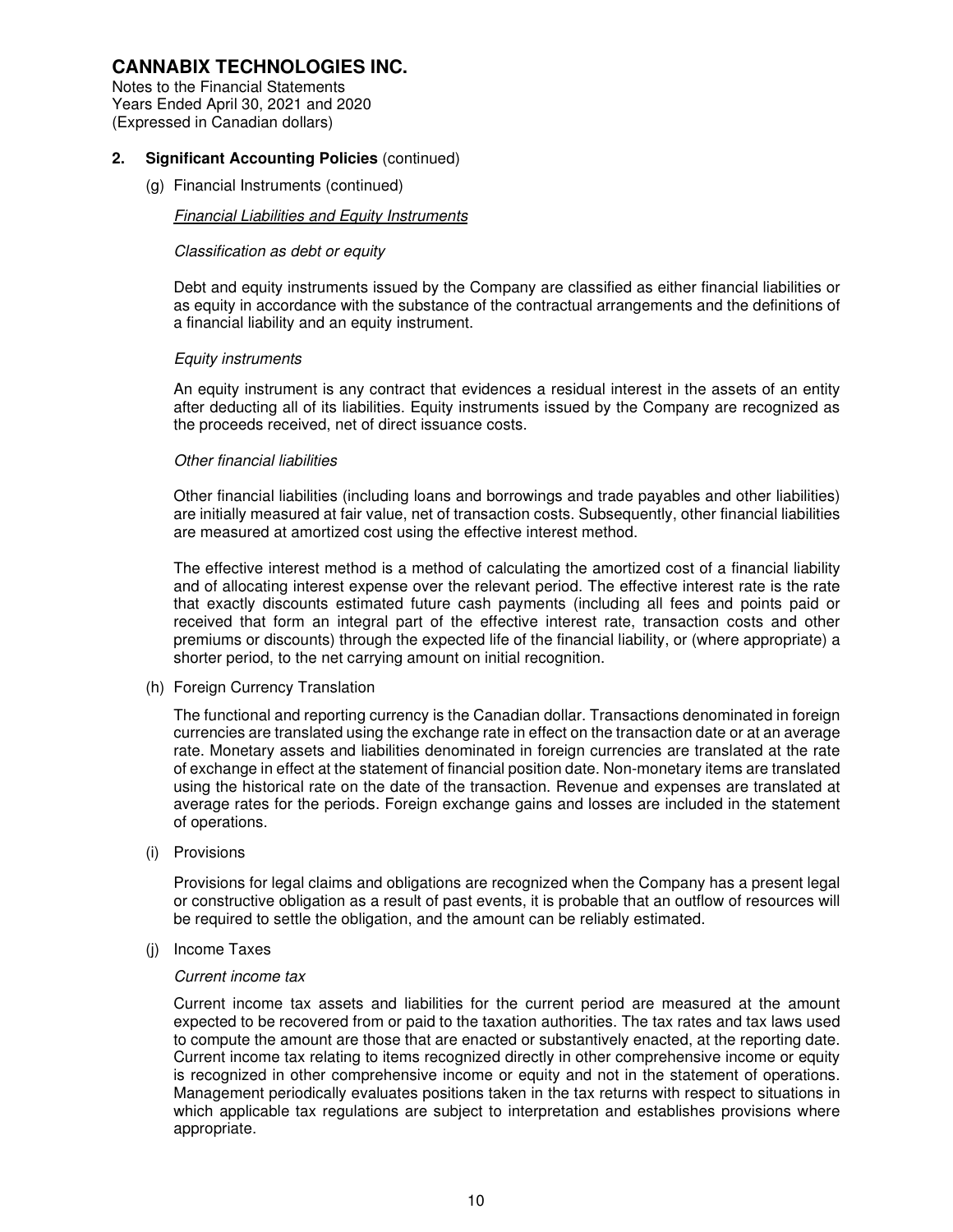Notes to the Financial Statements Years Ended April 30, 2021 and 2020 (Expressed in Canadian dollars)

### **2. Significant Accounting Policies** (continued)

(j) Income Taxes (continued)

### Deferred income tax

Deferred income tax is provided using the statement of financial position method on temporary differences at the reporting date between the tax bases of assets and liabilities and their carrying amounts for financial reporting purposes. The carrying amount of deferred income tax assets is reviewed at the end of each reporting period and recognized only to the extent that it is probable that sufficient taxable income will be available to allow all or part of the deferred income tax asset to be utilized. Deferred income tax assets and liabilities are measured at the tax rates that are expected to apply to the year when the asset is realized or the liability is settled, based on tax rates (and tax laws) that have been enacted or substantively enacted by the end of the reporting period. Deferred income tax assets and deferred income tax liabilities are offset, if a legally enforceable right exists to set off current tax assets against current income tax liabilities and the deferred income taxes relate to the same taxable entity and the same taxation authority.

(k) Share-based Payments

The grant date fair value of share-based payment awards granted to employees is recognized as stock-based compensation expense, with a corresponding increase in equity, over the period that the employees unconditionally become entitled to the awards. The amount recognized as an expense is adjusted to reflect the number of awards for which the related service and non-market vesting conditions are expected to be met, such that the amount ultimately recognized as an expense is based on the number of awards that do meet the related service and non-market performance conditions at the vesting date. For share-based payment awards with non-vesting conditions, the grant date fair value of the share-based payment is measured to reflect such conditions and there is no true-up for differences between expected and actual outcomes.

Where equity instruments are granted to parties other than employees, they are recorded by reference to the fair value of the services received. If the fair value of the services received cannot be reliably estimated, the Company measures the services received by reference to the fair value of the equity instruments granted, measured at the date the counterparty renders service.

All equity-settled share-based payments are reflected in share-based payment reserve, unless exercised. Upon exercise, shares are issued from treasury and the amount reflected in sharebased payment reserve is credited to share capital, adjusted for any consideration paid.

(l) Loss Per Share

Basic loss per share is computed using the weighted average number of common shares outstanding during the period. The treasury stock method is used for the calculation of diluted loss per share, whereby all "in the money" stock options and share purchase warrants are assumed to have been exercised at the beginning of the period and the proceeds from their exercise are assumed to have been used to purchase common shares at the average market price during the period. When a loss is incurred during the period, basic and diluted loss per share are the same as the exercise of stock options and share purchase warrants is considered to be anti-dilutive. As at April 30, 2021, the Company had 10,621,500 (2020 – 10,631,500) potentially dilutive shares outstanding.

(m) Comprehensive Income (Loss)

Comprehensive income (loss) is the change in the Company's net assets that results from transactions, events and circumstances from sources other than the Company's shareholders and includes items that are not included in the statement of operations. For the years ended April 30, 2021 and 2020, the Company did not have any transactions impacting comprehensive income (loss).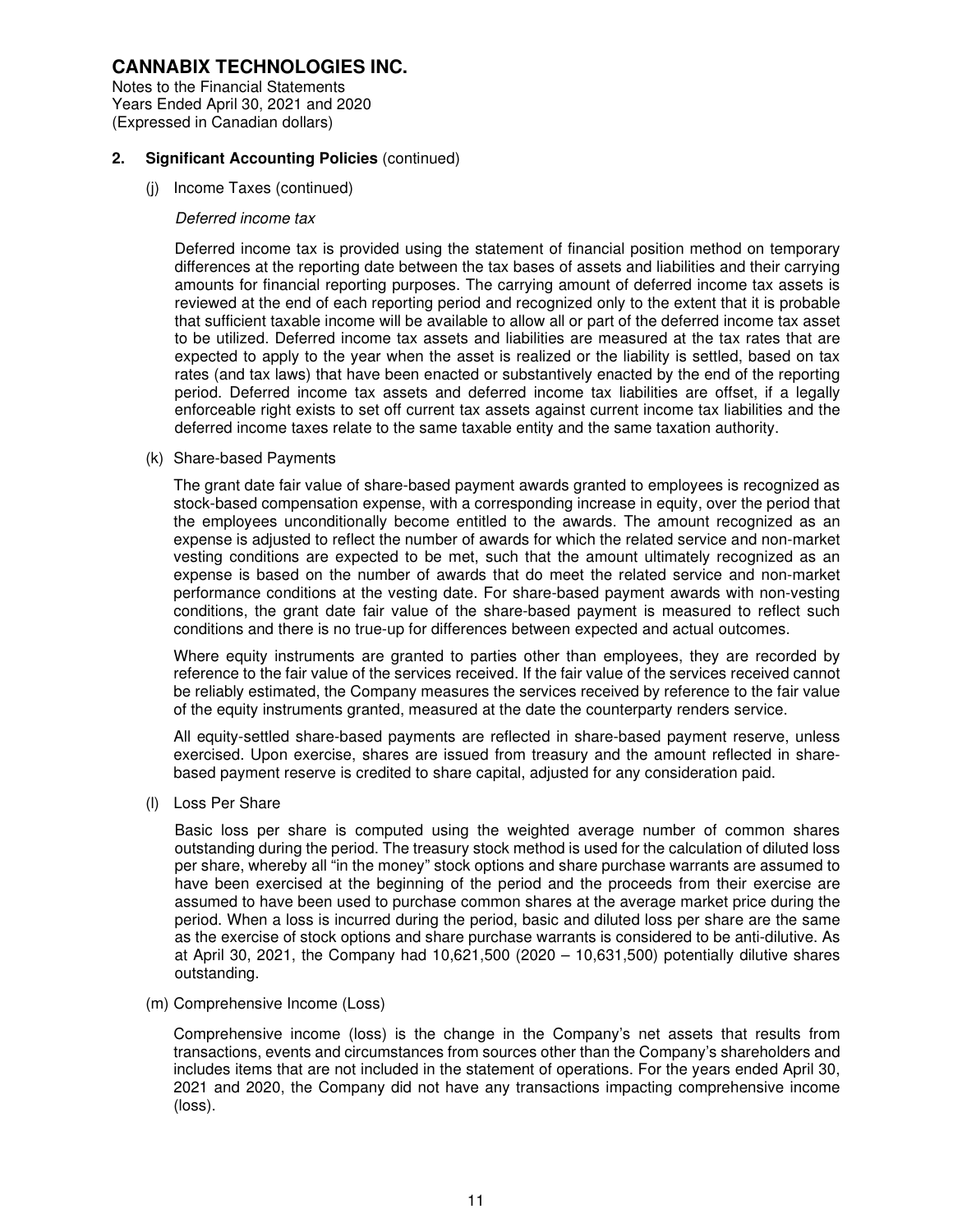Notes to the Financial Statements Years Ended April 30, 2021 and 2020 (Expressed in Canadian dollars)

### **2. Significant Accounting Policies** (continued)

(n) Accounting Standards Issued But Not Yet Effective

The Company has implemented all new accounting pronouncements that are in effect and that may impact its financial statements and does not believe that there are any other new accounting pronouncements that have been issued that might have a material impact on its financial position or results of operations.

### **3. Equipment**

|                                  | \$      |
|----------------------------------|---------|
| Cost:                            |         |
| Balance, April 30, 2019 and 2020 | 227,476 |
| Additions                        | 75,811  |
| Balance, April 30, 2021          | 303,287 |
| Accumulated depreciation:        |         |
| Balance, April 30, 2019          | 39,994  |
| Additions                        | 21,408  |
| Balance, April 30, 2020          | 61,402  |
| Additions                        | 25,571  |
| Balance, April 30, 2021          | 86,973  |
| Carrying amounts:                |         |
| As at April 30, 2020             | 166,074 |
| As at April 30, 2021             | 216,314 |

### **4. License Agreement**

A continuity of deferred license costs capitalized is as follows:

| Balance, April 30, 2019          | 3,893,163   |
|----------------------------------|-------------|
| Write-down                       | (3,893,163) |
| Balance, April 30, 2020 and 2021 |             |

On June 5, 2014, the Company and a company controlled by the President of the Company, Cannabix Breathalyzer Inc. ("Licensor"), entered into a definitive licensing agreement (the "Agreement"). The Agreement provides the Company exclusive license rights ("License Rights") to make, use and sell the products, and to practice the inventories covered by the medical marijuana patent in the United States as defined in the patent application filed by the Licensor (Application No. 61/981,650). The territory covered in the agreement is the United States and its territories and possessions, and all other countries that are deemed to constitute the North American Continent ("Territory"). In consideration for the License Rights, the Company issued 7,500,000 common shares at a fair value of \$375,000 and issued 7,500,000 share purchase warrants exercisable at \$0.075 per share expiring on June 26, 2015 at a fair value of \$122,812. The fair value of the share purchase warrants was determined using the Black-Scholes pricing model.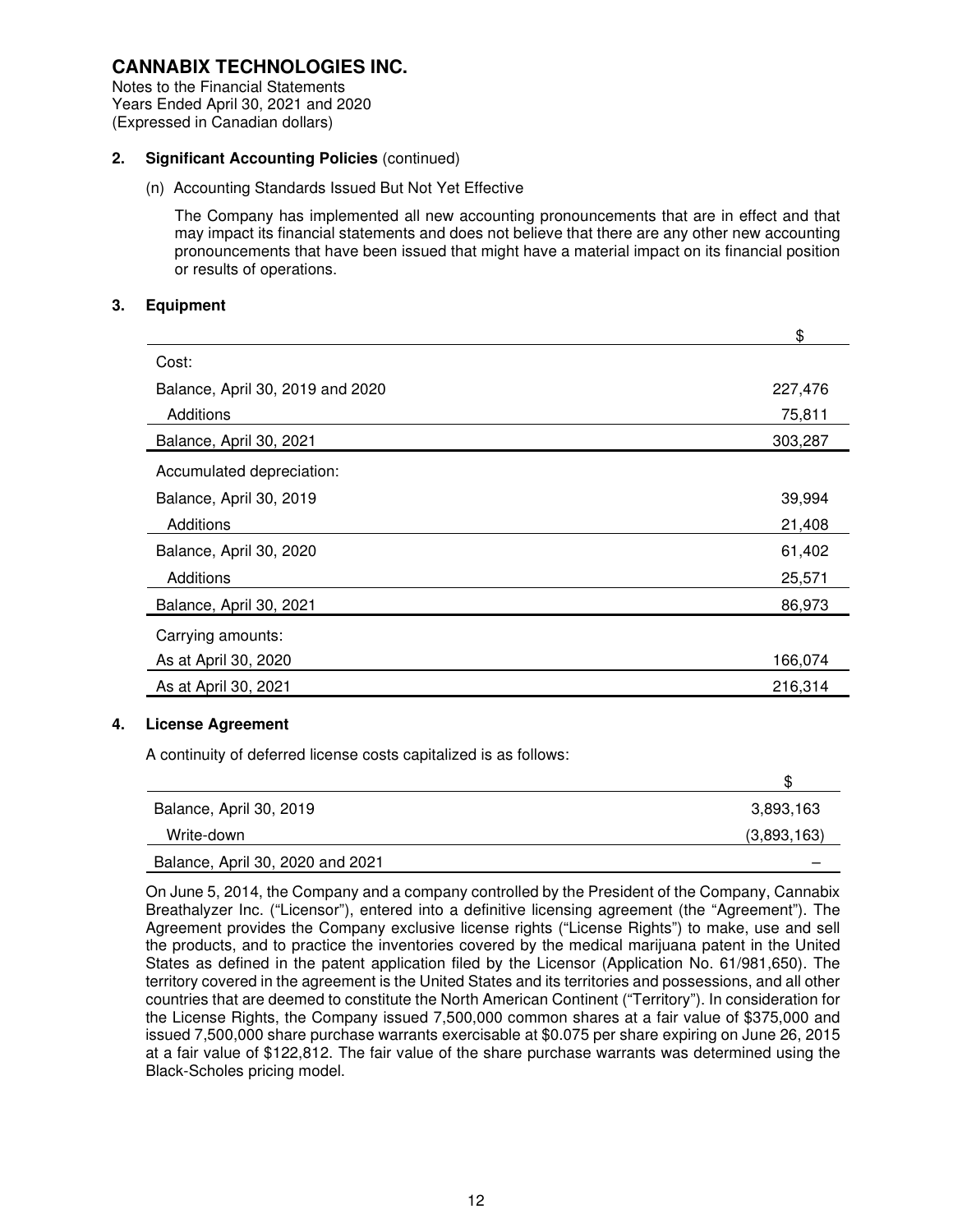Notes to the Financial Statements Years Ended April 30, 2021 and 2020 (Expressed in Canadian dollars)

### **4. License Agreement** (continued)

The Agreement outlines future share payments upon reaching the following milestones: (i) the issuance of 7,500,000 common shares of the Company within fourteen business days of prototype delivery to the Company (shares issued April 9, 2015 at a fair value of \$3,262,500); and (ii) issuance of 5,000,000 common shares of the Company upon receipt of the final patent. The final patent was received during the year ended April 30, 2021 (refer to Note 6(a)). The Agreement is also subject to a royalty of 3% of the selling price for each product manufactured, used, sold, or imported by the Company into the Territory that may be developed under the patent.

There is no assurance that a prototype or that a final patent will be issued by the U.S. patent office. On July 28, 2016, the Licensor assigned its right, title, and interest in certain U.S. and Canadian patent applications to the Company.

On July 25, 2016, the Company entered into an exclusive worldwide license agreement for intellectual property relating to breath diagnostic applications of controlled substances with the University of Florida Research Foundation, Incorporated ("UFRF"). As consideration, the Company issued 603,870 common shares at a fair value of \$132,851 to UFRF on August 8, 2016.

As at April 30, 2020, the Company recorded a write-down of \$3,893,163 of the deferred costs relating to patent application number 61-981,650 as the Company has licensed patents from the University of Florida and the University of British Columbia. The Company has filed several of its own provisional and non-provisional patent applications since 2015. It is believed by management that future commercialized technologies will largely be based on new intellectual property stemming from the Company's research and development activities and licenced technologies from the University of Florida and University of British Columbia.

### **5. Related Party Transactions**

- (a) During the year ended April 30, 2021, the Company incurred consulting fees of \$150,000 (2020 \$150,000) to the Chief Executive Officer of the Company.
- (b) During the year ended April 30, 2021, the Company incurred consulting fees of \$132,000 (2020 \$132,000) to the Chief Financial Officer of the Company.
- (c) During the year ended April 30, 2021, the Company incurred consulting fees of \$168,000 (2020 \$168,000) to a company controlled by the President of the Company.
- (d) During the year ended April 30, 2021, the Company incurred research and development costs of \$132,000 (2020 - \$132,000) to a director of the Company.
- (e) During the year ended April 30, 2020, the Company issued 630,000 common shares to the Chief Financial Officer of the Company for proceeds of \$78,750 pursuant to the exercise of stock options. As at April 30, 2020, the Company was owed \$78,750 from the Chief Financial Officer of the Company which was recorded as share subscriptions receivable. The \$78,750 was received during the year ended April 30, 2021.
- (f) During the year ended April 30, 2021, the Company granted  $1,565,000$  (2020 1,845,000) stock options with a fair value of \$545,986 (2020 - \$974,861) to directors and officers of the Company.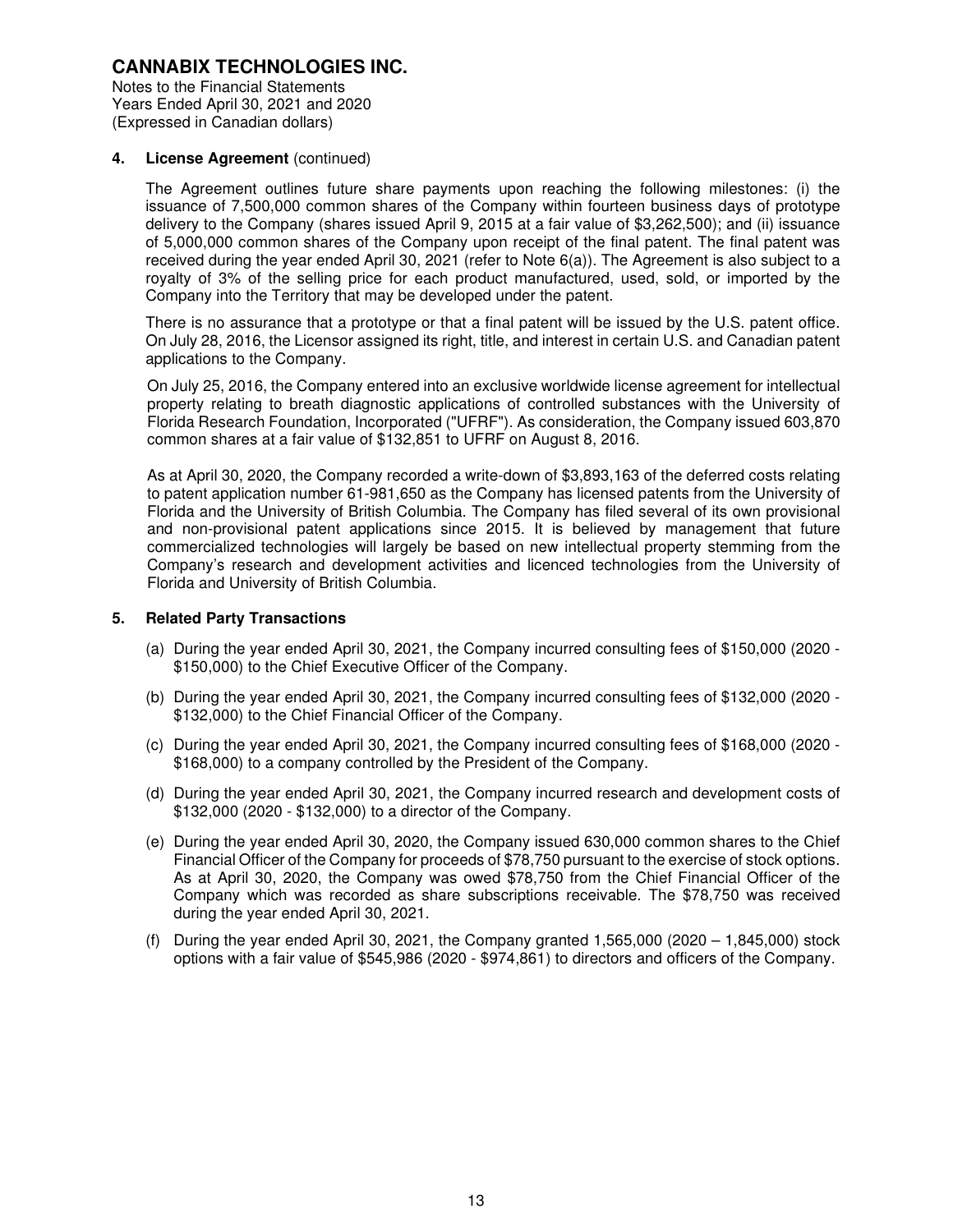Notes to the Financial Statements Years Ended April 30, 2021 and 2020 (Expressed in Canadian dollars)

### **6. Share Capital**

Authorized: Unlimited number of common shares without par value

Share transactions for the year ended April 30, 2021:

- (a) On January 13, 2021, the Company issued 5,000,000 common shares with a fair value of \$6,600,000 pursuant to a license agreement. Refer to Note 4.
- (b) During the year ended April 30, 2021, the Company issued 255,000 common shares for proceeds of \$211,250 pursuant to the exercise of stock options. The fair value of the stock options exercised of \$105,820 was reallocated from share-based payment reserve to share capital.
- (c) During the year ended April 30, 2021, the Company issued 2,000,000 common shares for proceeds of \$3,200,000 pursuant to the exercise of share purchase warrants.

Share transactions for the year ended April 30, 2020:

(d) During the year ended April 30, 2020, the Company issued 1,100,000 common shares for proceeds of \$137,500 pursuant to the exercise of stock options. As at April 30, 2020, the amount of \$78,750 is recorded as share subscriptions receivable. Refer to Note 5(e). The fair value of the stock options exercised of \$64,610 was reallocated from share-based payment reserve to share capital.

### **7. Share Purchase Warrants**

The following table summarizes the continuity of share purchase warrants:

|                                  | Number of<br>warrants | Weighted<br>average<br>exercise<br>price<br>\$ |
|----------------------------------|-----------------------|------------------------------------------------|
| Balance, April 30, 2019 and 2020 | 3,681,500             | 1.60                                           |
| Exercised                        | (2,000,000)           | 1.60                                           |
| Balance, April 30, 2021          | 1,681,500             | 1.60                                           |

As at April 30, 2021, the following share purchase warrants were outstanding:

| Number of<br>warrants | Exercise<br>price |                  |
|-----------------------|-------------------|------------------|
| outstanding           |                   | Expiry date      |
| 1,681,500             | 1.60              | December 7, 2022 |

#### **8. Stock Options**

The Company has adopted a stock option plan pursuant to which options may be granted to directors, officers, employees and consultants of the Company to a maximum of 10% of the issued and outstanding common shares. The aggregate number of options granted to any one optionee in a one year period is limited to 5% of the issued shares of the corporation. The exercise price of each option is set by the Board of Directors at the time of grant. Options vest immediately when granted and can have a maximum term of ten years.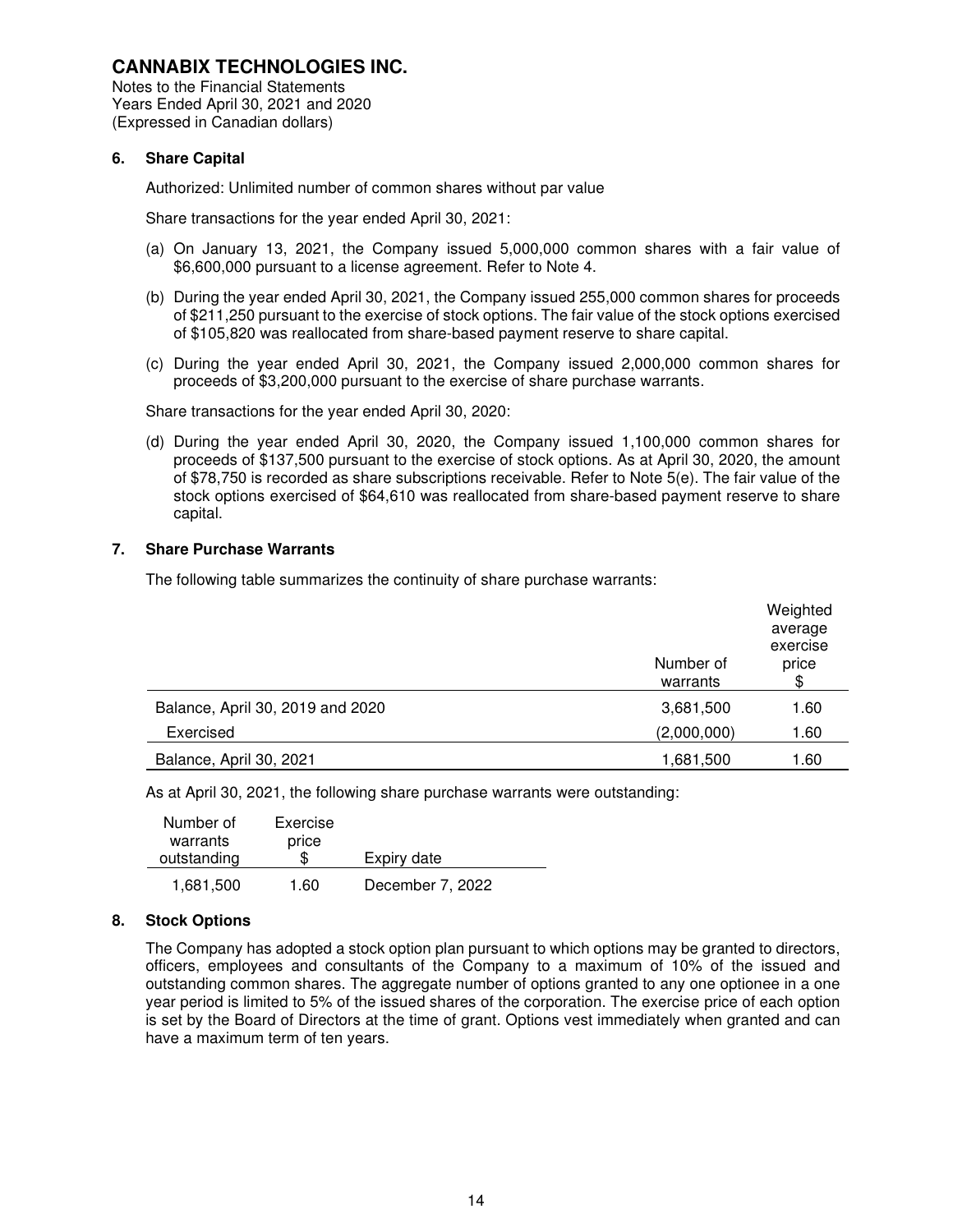Notes to the Financial Statements Years Ended April 30, 2021 and 2020 (Expressed in Canadian dollars)

### 8. Stock Options (continued)

The following table summarizes the continuity of the Company's stock options:

|                                   | Number of<br>stock options              | Weighted<br>average<br>exercise<br>price<br>\$ |
|-----------------------------------|-----------------------------------------|------------------------------------------------|
| Outstanding, April 30, 2019       | 7,275,000                               | 0.76                                           |
| Granted<br>Exercised<br>Cancelled | 2,350,000<br>(1,100,000)<br>(1,575,000) | 0.84<br>0.13<br>2.20                           |
| Outstanding, April 30, 2020       | 6,950,000                               | 0.68                                           |
| Granted<br>Exercised              | 2,245,000<br>(255,000)                  | 0.60<br>0.83                                   |
| Outstanding, April 30,2021        | 8,940,000                               | 0.66                                           |

Additional information regarding stock options outstanding as at April 30, 2021, is as follows:

|                      |                            | Outstanding                                                     |                                             |                            | Exercisable                                 |
|----------------------|----------------------------|-----------------------------------------------------------------|---------------------------------------------|----------------------------|---------------------------------------------|
| Exercise price<br>\$ | Number of<br>stock options | Weighted<br>average<br>remaining<br>contractual<br>life (years) | Weighted<br>average<br>exercise price<br>\$ | Number of<br>stock options | Weighted<br>average<br>exercise price<br>\$ |
| 0.35                 | 2,300,000                  |                                                                 | 0.35                                        | 2,300,000                  | 0.35                                        |
| 0.50                 | 1,790,000                  | 3.7                                                             | 0.50                                        | 1,790,000                  | 0.50                                        |
| 0.80                 | 2,000,000                  | 3.4                                                             | 0.80                                        | 2,000,000                  | 0.80                                        |
| 0.85                 | 2,275,000                  | 0.7                                                             | 0.85                                        | 2,275,000                  | 0.85                                        |
| 1.00                 | 425,000                    | 1.7                                                             | 1.00                                        | 127,500                    | 1.00                                        |
| 1.50                 | 150,000                    |                                                                 | 1.50                                        | 150,000                    | 1.50                                        |
|                      | 8,940,000                  | 1.8                                                             | 0.66                                        | 8,642,500                  | 0.65                                        |

The fair value for stock options granted have been estimated using the Black-Scholes option pricing model assuming no expected dividends or forfeitures and the following weighted average assumptions:

|                            | 2021     | 2020     |
|----------------------------|----------|----------|
| Risk-free interest rate    | $0.34\%$ | $1.42\%$ |
| Expected life (in years)   | 4.1      | 4.6      |
| <b>Expected volatility</b> | 109%     | 107%     |

The total fair value of stock options recognized during the year ended April 30, 2021 was \$809,851 (2020 - \$1,212,115), which was recorded as share-based payment reserve and charged to operations. The weighted average fair value of the stock options granted during the year ended April 30, 2021 was \$0.37 (2020 - \$0.52) per option. The weighted average share price for stock options exercised during the year ended April 30, 2021 was \$1.66 (2020 - \$0.60).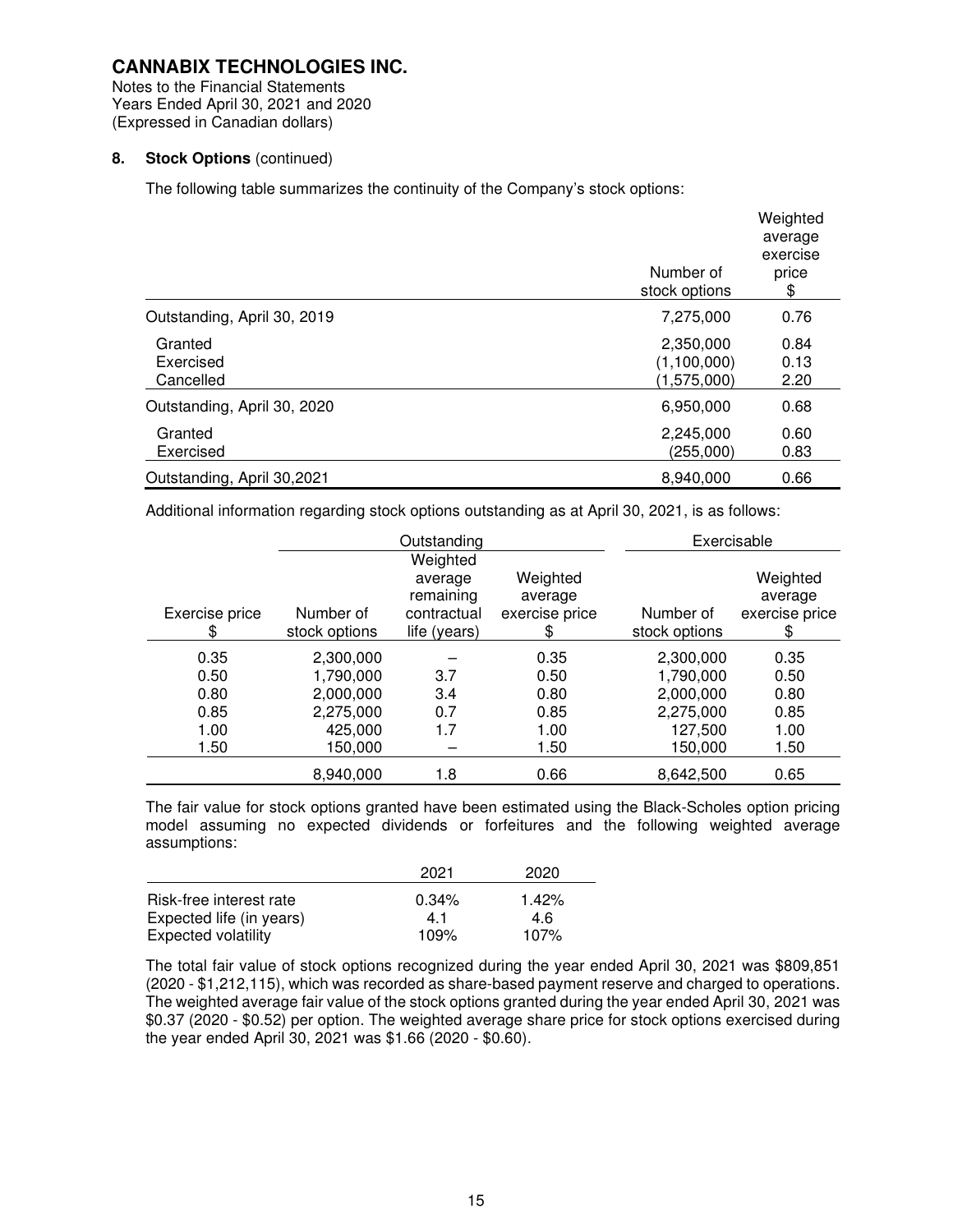Notes to the Financial Statements Years Ended April 30, 2021 and 2020 (Expressed in Canadian dollars)

### **9. Capital Management**

The Company manages its capital to maintain its ability to continue as a going concern and to provide returns to shareholders and benefits to other stakeholders. The capital structure of the Company consists of cash and cash equivalents, and equity comprised of issued share capital and share-based payment reserve.

The Company manages its capital structure and makes adjustments to it in light of economic conditions. The Company, upon approval from its Board of Directors, will balance its overall capital structure through new share issues or by undertaking other activities as deemed appropriate under the specific circumstances.

The Company is not subject to externally imposed capital requirements and the Company's overall strategy with respect to capital risk management remains unchanged from the year ended April 30, 2020.

### **10. Financial Instruments and Risk Management**

(a) Fair Values

Assets and liabilities measured at fair value on a recurring basis were presented on the Company's statement of financial position as at April 30, 2021, as follows:

- Level 1 valuation based on quoted prices (unadjusted) in active markets for identical assets or liabilities;
- Level 2 valuation techniques based on inputs other than quoted prices included in Level 1 that are observable for the asset or liability, either directly (i.e. as prices) or indirectly (i.e. derived from prices); and
- Level 3 valuation techniques using inputs for the asset or liability that are not based on observable market data (unobservable inputs).

The fair values of financial instruments, which include cash and cash equivalents, amounts receivable, restricted cash, and accounts payable and accrued liabilities, approximate their carrying values due to the relatively short-term maturity of these instruments.

(b) Credit Risk

Financial instruments that potentially subject the Company to a concentration of credit risk consist primarily of cash and cash equivalents and amounts receivable. The Company limits its exposure to credit loss by placing its cash and cash equivalents with high credit quality financial institutions. Amounts receivable includes interest receivable due on guaranteed investment certificates held at a financial institution. The carrying amount of financial assets represents the maximum credit exposure.

(c) Foreign Exchange Rate Risk

Foreign exchange risk is the risk that the Company's financial instruments will fluctuate in value as a result of movements in foreign exchange rates. Foreign exchange risk arises from purchase transactions. As at April 30, 2021 and 2020, the Company is not exposed to significant currency risk as it did not have material assets or liabilities held in currencies other than its functional currency.

(d) Interest Rate Risk

Interest rate risk is the risk that the fair value of future cash flows of a financial instrument will fluctuate because of changes in market interest rates. The Company is not exposed to significant interest rate risk as it does not have any liabilities with variable rates.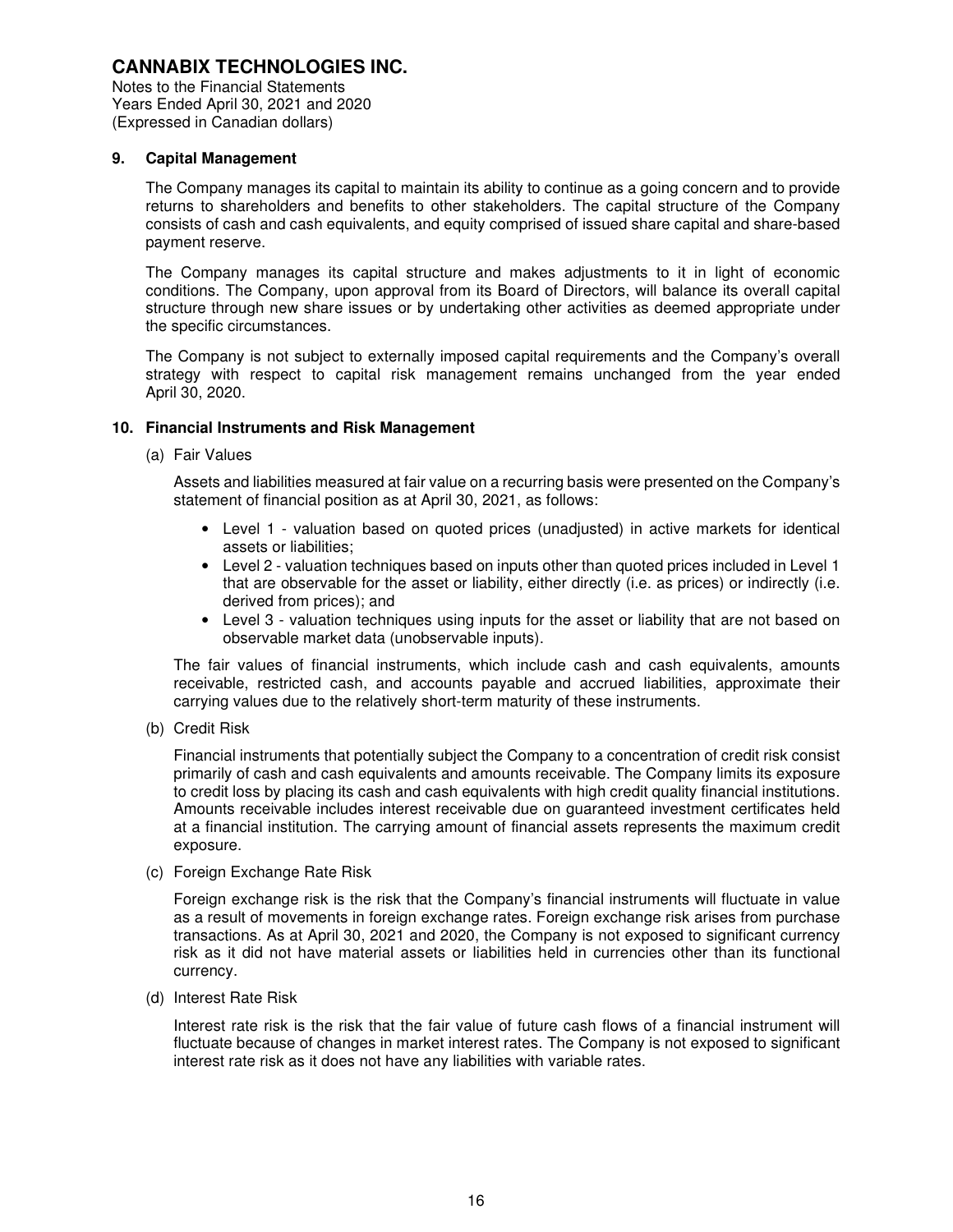Notes to the Financial Statements Years Ended April 30, 2021 and 2020 (Expressed in Canadian dollars)

### **10. Financial Instruments and Risk Management** (continued)

(e) Liquidity Risk

Liquidity risk is the risk that the Company will not be able to meet its financial obligations as they fall due. The Company currently settles its financial obligations out of cash and cash equivalents. The ability to do this relies on the Company raising debt or equity financing in a timely manner and by maintaining sufficient cash in excess of anticipated needs.

### **11. Commitment**

On September 20, 2019, the Company entered into an exclusive license agreement with the University of British Columbia ("UBC") to use and commercialize certain technology for the detection of volatile organic compounds for a marijuana breathalyzer. As consideration, the Company will pay an initial license fee of \$10,000 (accrued) and legal costs associated with a patent application. Also, the Company should spend a minimum cumulative amount of \$100,000 per year on developing and commercializing the technology until the Company achieves a minimum of \$300,000 of revenue. Furthermore, the Company will pay UBC a royalty equal to 5% of revenue.

### **12. Income Taxes**

The tax effect (computed by applying the Canadian federal and provincial statutory rate) of the significant temporary differences, which comprise deferred income tax assets and liabilities, are as follows:

|                                                                                                                          | $202 -$<br>S         | 2020<br>\$                       |
|--------------------------------------------------------------------------------------------------------------------------|----------------------|----------------------------------|
| Canadian statutory income tax rate                                                                                       | 27%                  | 27%                              |
| Income tax recovery at statutory rate                                                                                    | (2,495,731)          | (1,882,111)                      |
| Tax effect of:                                                                                                           |                      |                                  |
| Permanent differences and other<br>True up of prior year difference<br>Change in unrecognized deferred income tax assets | 218,660<br>2,277,071 | 337,009<br>(19,071)<br>1,564,173 |
| Income tax provision                                                                                                     |                      |                                  |

The significant components of deferred income tax assets and liabilities are as follows:

|                                         | 2021        | 2020        |
|-----------------------------------------|-------------|-------------|
| Deferred income tax assets              |             |             |
| Non-capital losses carried forward      | 5,576,103   | 3,284,923   |
| Property and equipment                  | 16,335      | 9,431       |
| Resource pools                          | 20,235      | 20,235      |
| Share issuance costs                    | 21,013      | 42,026      |
| Unrecognized deferred income tax assets | (5,633,686) | (3,356,615) |
| Net deferred income tax asset           |             |             |